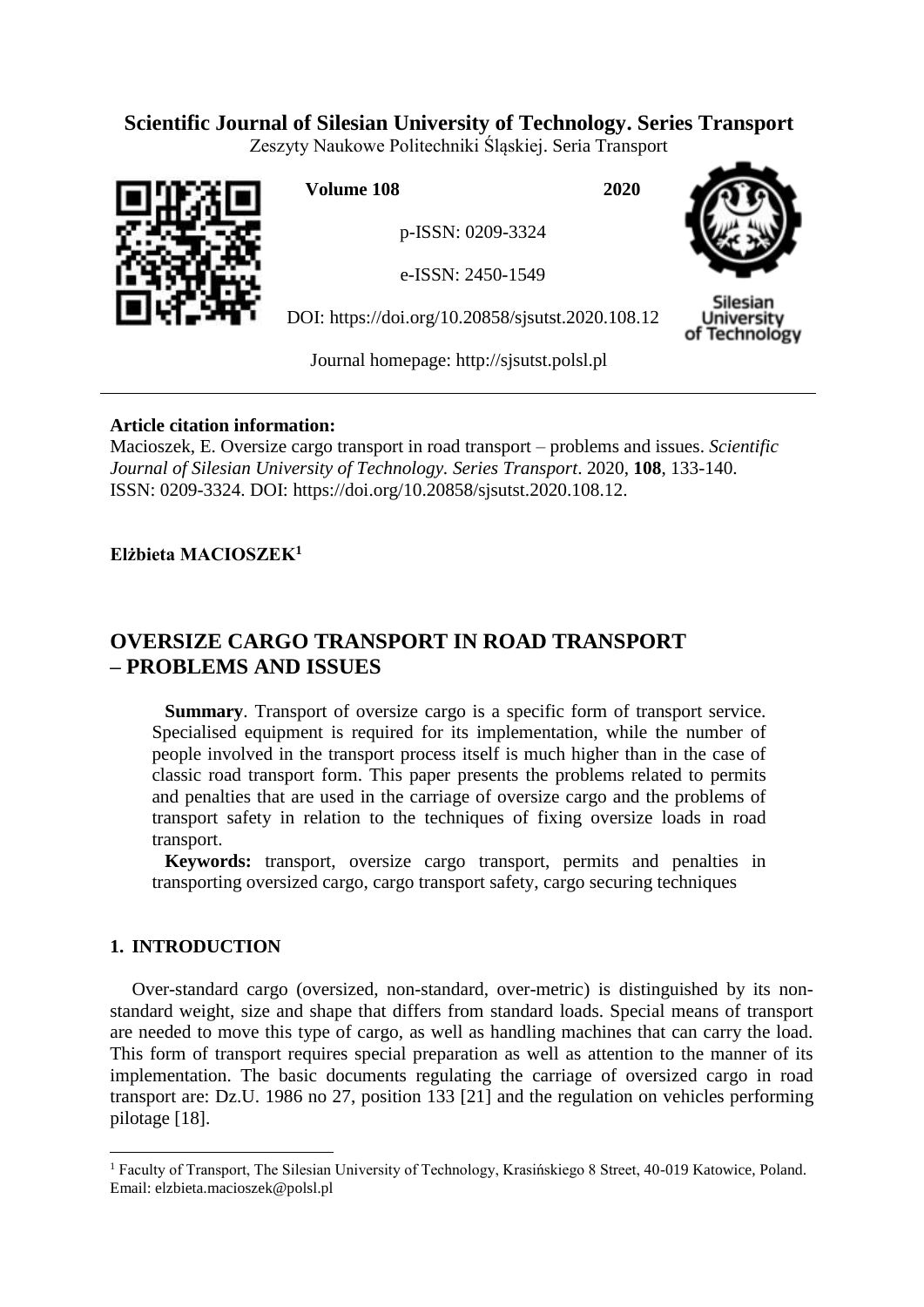In turn, the rules, guidelines and other regulations regarding the transport of oversize cargo are regulated by many other national legal acts, inter alia, Act on road transport [9], Act on public roads [10], regulation on detailed conditions and procedure for issuing permits for the passage of oversize vehicles [17], regulation on technical conditions of vehicles and their necessary equipment [16], regulation on road traffic control [19], regulation on road tolls [25], guidelines of the Road Transport Inspectorate [29]. Guidelines for the carriage of oversized cargo have also been formulated for air transport [12], sea transport [11], inland waterway transport [15] and rail transport [20, 23]. On the other hand, the regulation of oversize cargo transport in Europe is governed by Directive 2002/7/WE of the European Parliament and the Council of Europe of 2002 [22].

In the scientific literature on the subject, can be found numerous, multi-faceted works devoted to the problem of oversize cargo transportation (including [2-5, 7, 8, 13, 14, 26-28].

This paper presents the problems related to permits and penalties that are used in the carriage of oversize cargo and the problems of transport safety in relation to the techniques of fixing oversize loads in road transport.

#### **2. PERMITS AND PENALTIES BROADCAST IN CARRIAGE OF OVERSIZED CARGO TRANSPORT IN ROAD TRANSPORT**

In order to carry out the carriage of oversize cargo, a special permit must be obtained for passage [6]. These permits are issued in seven categories. Licenses category I and II are issued for divisible loads. The permits for categories III to VII are issued for indivisible loads. According to the definition of undivided cargo specified in Art. 2 point 35b of the Road Transport Act [9], an undivided load is a load that without disproportionately high costs or the risk of damage cannot be divided into two or more smaller loads. In practice, the following types of permits issued for the carriage of oversize cargo are distinguished [24]:

- category I permit this type of permit is issued to vehicles whose permissible total weight and dimensions do not exceed the limit values and to vehicles whose axle loads do not exceed one axle maximum of 11.5 tonnes. Permits of this category are issued by the road administrator, after which the vehicle is covered for a period of six or twelve months,
- category II permit this type of permit is issued to vehicles whose actual total weight, length and height do not exceed the limit values. The axle loads are not greater than those permitted for the specified road. Permits of this category are issued by the staroste, within three days from the date of payment of the fee for the submitted application for a period of twelve months,
- category III permit this type of permit is issued to vehicles whose axle loads and the actual total weight do not exceed the permissible standards. In turn, the width does not exceed 15 metres, length 3.2 metres for a single vehicle, 23 metres length for a vehicle combination and height up to 4.3 metres. Permits are issued by the staroste for six, twelve or twenty-four months. If the cargo is transported outside of Poland, consent from the customs office issued by the headman is also required,
- category IV permit this type of permit is issued for vehicles whose actual total weight does not exceed the limit value, maximum length up to 15 metres for a single vehicle, up to 23 metres for a vehicle combination, width up to 3.4 metres, while the height does not exceed 4.3 metres, the axle loads are not greater than 11.5 tonnes. Permits of this category are issued by the General Director of National Roads and Motorways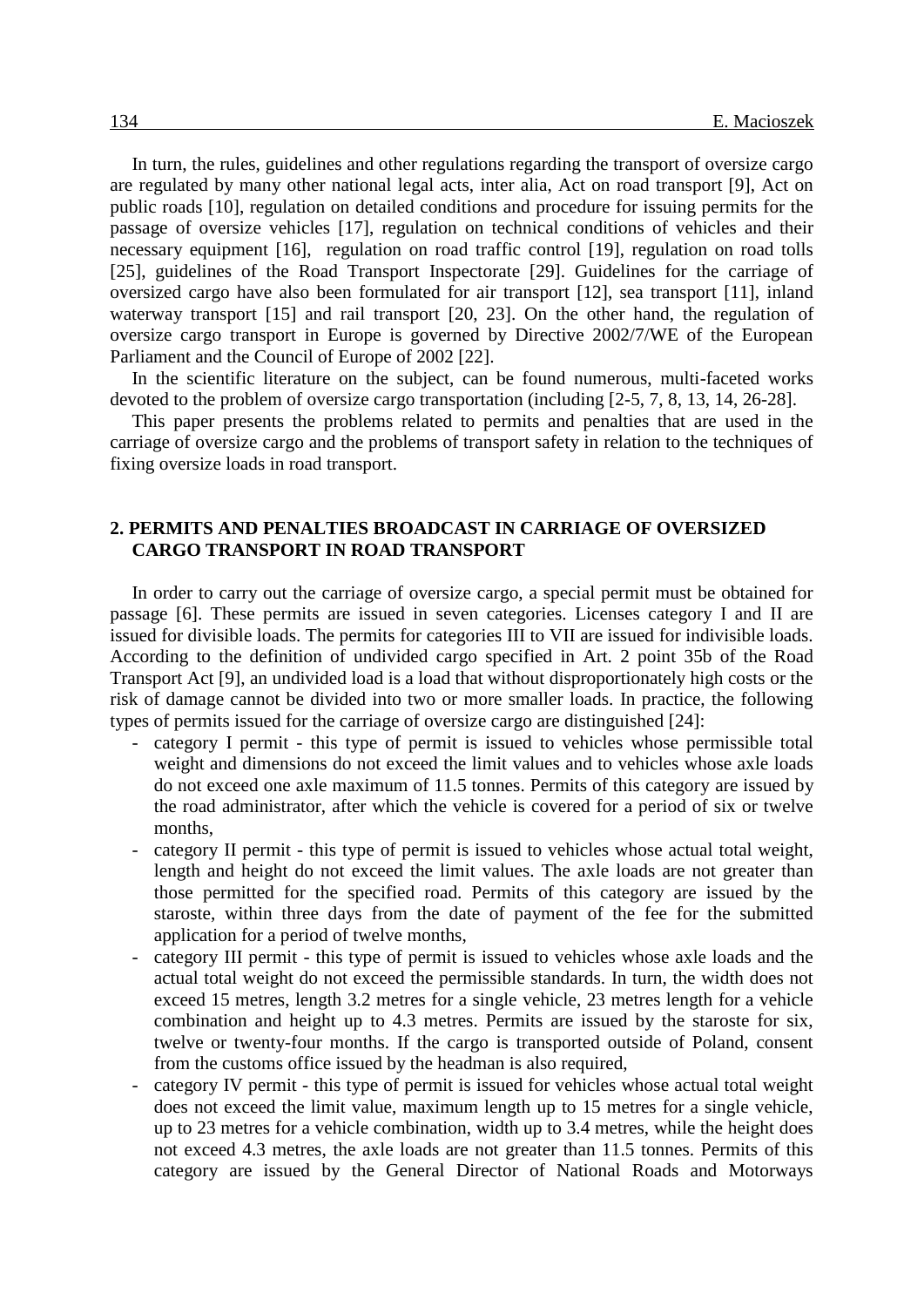(GDDKiA) for a period of six, twelve or twenty-four months. In the case of transport outside Poland, it is required to obtain a permit for the passage issued by the head of the customs office,

- category V permit this type of permit is issued to vehicles whose actual total weight and axle loads do not exceed the permissible values. This applies to individual vehicles up to 4.3 metres high, up to 3.4 metres wide, up to 15 metres long. In the case of a vehicle combination up to 23 metres. The permissible total weight does not exceed 60 tonnes. Permits of this category are issued by the General Director of National Roads and Motorways for a period of one, six, twelve or twenty-four months. In the case of transport outside of Poland, it is required to obtain a permit for the passage issued by the head of the customs office,
- category VI permit this type of permit is issued to vehicles whose width does not exceed 3.4 metres in the case of a single carriageway and to 4.0 metres for a dual carriageway. The height can be up to 4.3 metres, the weight does not exceed 60 tonnes and the pressure of a single axle reaches less than 11.5 tonnes. The length does not exceed 15 metres for a single vehicle and 23 metres for a vehicle combination. Permits are issued in the same way as those for category V vehicles, considering the permits for viaducts and bridges,
- category VII permit this type of permit is issued for vehicles that do not fall within the limits of the given standards for the aforementioned categories. In such cases, the permit may be issued when the transported cargo is indivisible, it is possible to determine the route with regard to road safety and the consent of the road administrator has been obtained. Permits of this category are issued by GDDKiA within fourteen days from the date of submitting the application. If it is necessary to adapt the road infrastructure to the oversize cargo transport route, this time may be extended to thirty days.

In the transport of oversize cargo for non-compliance with the conditions of carriage and irregularities in the carriage of goods, penalties are granted. In the law on road traffic and the Act on public roads, the rules for sanctioning exceedances regarding the permissible total weight, vehicle dimensions and axle loads are indicated. For the passage of a non-normative vehicle without a permit, or if the transit does not comply with strictly defined conditions, a fine is imposed for the permit, through administrative decisions. The fine is imposed on:

- the entity that performs the journey,
- the entity that performs other activities related to transport, namely, a shipper, forwarder, recipient, sender or organiser of transport, if there are circumstances or evidence that the entity has accepted or had an impact on the carriage of the transport conditions.

Proceedings to impose fines may be discontinued or not initiated if [6] the circumstances of the case and evidence indicate that the entity has acted with due diligence in the performance of activities related to the passage or the entity had no impact on the violation or the real gross weight of the non-normative vehicle exceeds the permissible size or the size specified in the permit, and the overrun applies only to the axle load of the vehicle in the case of bulk and timber transport. Administrative penalties were formulated on the basis of Art. 140a of the Road Traffic Act. In Polish conditions, the financial penalty is set at [6]:

- PLN 1,500 for lack of category I and II licenses,
- PLN 5,000 for lack of category III and VI licenses,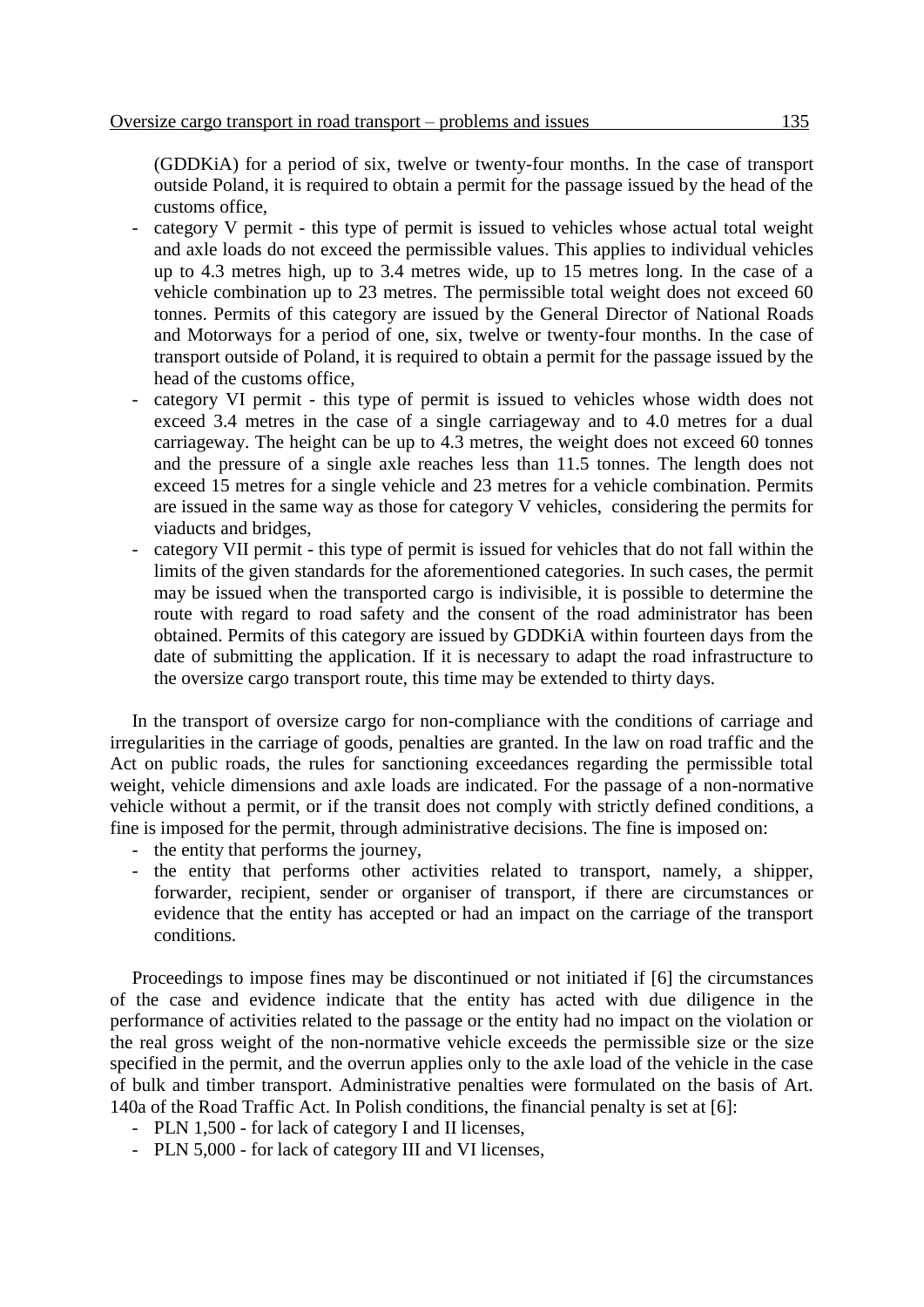- for lack of permit of a category VII, it is PLN 500 when the pressure of one or more axles, the actual total weight or dimensions of the vehicle exceed the permissible values by not more than 10% or 2,000 PLN - when the pressure of one or more axles, the actual total weight or dimensions vehicles exceed the permissible values by more than 10% and not more than 20% or even 15,000 PLN - in other cases,
- PLN 5,000 for a non-normative vehicle crossing a bridge or viaduct without a confirmed notification of the road administrator, in connection with the permission of categories V and VI,
- PLN 3,000 for a non-normative vehicle crossing a bridge or viaduct contrary to the conditions set by the road administrator, in connection with the permission of categories V and VI,
- PLN 6,000 for a non-normative vehicle crossing a bridge or viaduct in the objection declared by the road administrator in connection with the permission of categories V and VI,
- PLN 2,000 for failure to meet the transit conditions specified for a category VII permit or given in this document.

The entity to which the financial penalty has been imposed may be appealed by a superior body within fourteen days of receipt of the decision. This decision shall be made thirty days after its receipt. The penalty is withheld when the complaint is filed with the court. The obligation to pay a financial penalty expires after five years from the end of the calendar year in which the penalty should be paid.

### **3. SAFETY OF CARRIAGE AND WAYS TO LOADS PROTECTION IN THE CARRIAGE OF OVERALL OVERSIZE CARGO TRANSPORT**

Securing excessive cargo results from the need to immobilise it during transportation by means of transporting in such a way that it remains in an unaltered state of geometry, shape and dimension, that is, undamaged, it is moved from the source place to its destination, thus not posing any threats to people and means of transport. When attaching an oversize load to a given means of transport, there are several important mandatory rules. First, people should be aware of the fact that the load if incorrectly attached is a huge threat both for people who deal directly with its transport as well as for outsiders who are close to the cargo being carried. An improperly attached load may slip causing vehicle traffic disruptions, which could result in injury or even lead to death in the course of manoeuvres such as emergency braking or accident. Proper placement of the load on the vehicle and its attachment has a big influence on the driving. The rules for fixing oversize cargo are strictly regulated by the European Commission guidelines [1]. Most of the conditions apply directly to drivers of oversized vehicles who, as persons physically carrying cargo to their destination, are directly exposed to hazards associated with the transport. These rules are as follows [1]:

- before loading, it is necessary to check the loading platform, the body, as well as the devices used to attach the load and determine their efficiency,
- the load must be secured in such a way that it will not be able to move as a result of vibration, rolling or so it can not fall off the vehicle,
- the fixing method must be determined, which is best adapted to the characteristics of the load,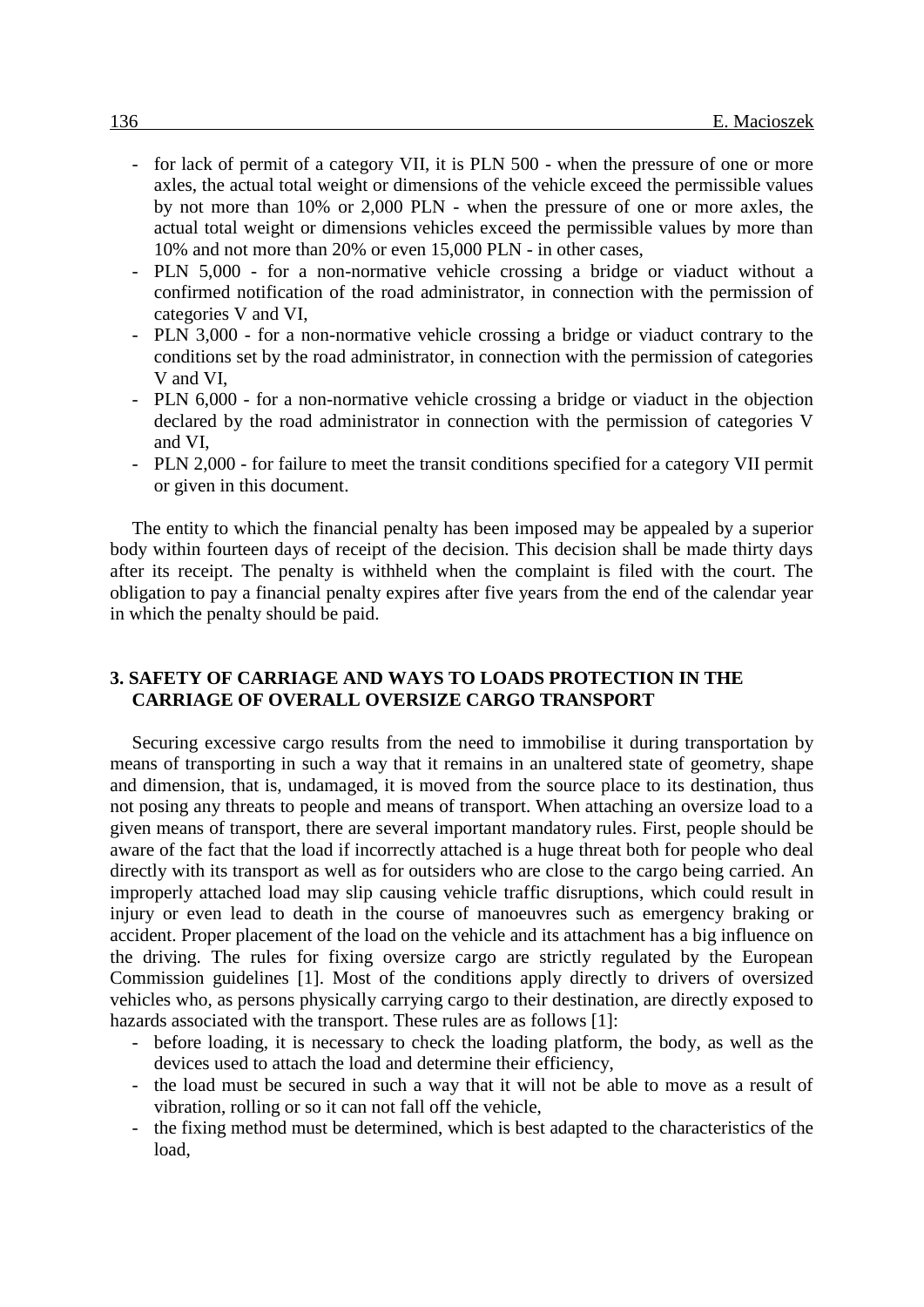- check that the recommendations issued by the vehicle manufacturers and the fastening equipment are met,
- check that the load securing attachment is suitable for the conditions that may be encountered during transport. Braking in an emergency situation, violent turns to avoid an obstacle, poor road and weather conditions should be treated as normal elements of travel, which the fastening hardware must be able to withstand,
- before transport begins while the load is being loaded or unloaded, it should be checked for overload as well as incorrect weight distribution. The centre of gravity of the entire load must be as close as possible to the longitudinal axis,
- if it is possible, the load securing should be checked systematically during transport. The first inspection should be carried out after a few kilometres, during a stop in a safe place. Other checks must be carried out after sudden braking or other incidents while driving,
- if it is possible to attach, use angle strips or non-slip mats,
- during fastening, special care should be taken to ensure that the transported goods are not affected,
- the speed of an oversized vehicle must be adapted to the prevailing traffic and road conditions so as to maintain smooth running. Then, the forces exerted by the load will not exceed the permissible values and driving in such conditions should be done without problems.

The basic ways of fastening loads are: block fastening, locking, fixing by means of lashings that fill the load from above, fixing by means of straight lashings and various types of combinations of the abovementioned methods. The method of fixing must guarantee resistance to the variability of weather conditions.

#### **4. CONCLUSIONS**

Constant economic development, as well as the development of broadly understood technologies, prompted the rise in the number of transported goods, including cargoes, whose dimensions exceed specific standards. This paper presents the problems related to permits and penalties that are used in the carriage of oversize cargo and the problems of transport safety in relation to the techniques of fixing oversize loads in road transport. Currently, information on fines as well as rates of penalties related to irregularities in oversize cargo transportation are presented in the Act on Public Roads.

#### **References**

- 1. Alfalogistics. "Guidelines for European good practice for securing loads in road transport". Available at: http://alfalogistics.pl/wpcontent/uploads/2013/10/poradnik\_mocowania\_w\_trans.\_drog.pdf.
- 2. Ambroziak Tomasz, Dariusz Pyza. 2011. "Problematyka wykorzystania różnych form transportu w aspekcie zrównoważonego rozwoju infrastruktury transportowej". [In Polish: "Problems of using various forms of transport in the aspect of sustainable development of transport infrastructure"]. *Logistyka* 4: 33-42. ISSN: 1231-5478.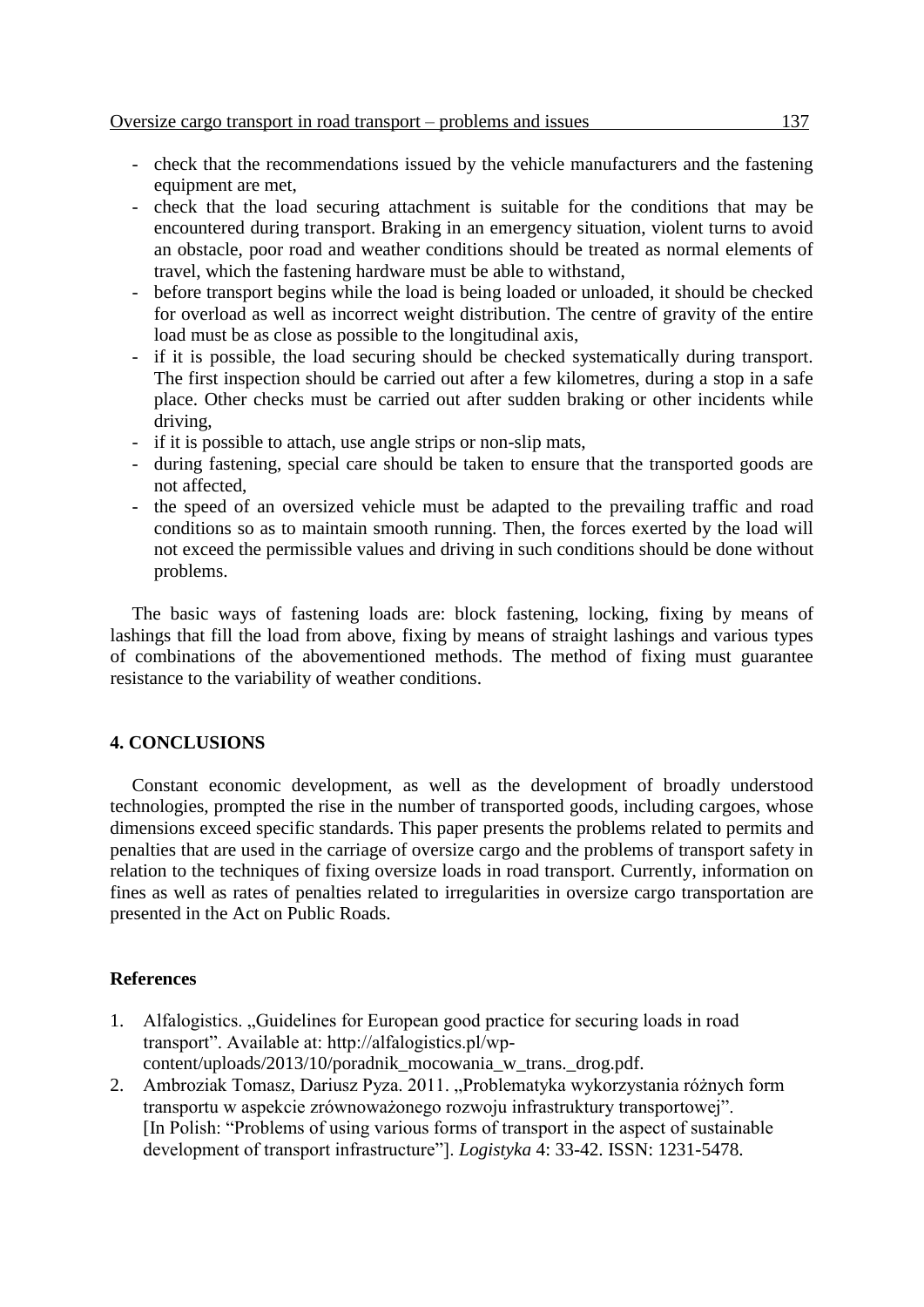- 3. Brandt Jakub. 2015. "Przewozy ponadgabarytowe". Available at: http://logistyka.blox.pl/2015/02/Przewozy-ponadgabarytowe.html
- 4. Christowa-Dobrowolska Maria. 2011. "Logistyka i technika transportu ładunków nienormatywnych drogą wodną"*.* [In Polish: "Logistics and technique of transporting non-standard loads by water"]. *Logistyka* 5: 468-473. ISSN 1231-5478.
- 5. Dyczkowska Jolanta. 2011. "Śródlądowy transport wodny a zintegrowany system logistyczny". [In Polish: "Inland water transport an integrated logistics system"]. *Logistyka* 2: 119-128. ISSN 1231-5478.
- 6. Expert Group road transport. "New rules for the carriage of non-standard vehicles and more". Available at: http://www.gitd.pl/nowe-zasady-przewozu-pojazdaminienormatywnymi-i-nie-tylko.
- 7. Jacyna Marianna. 2010. "Wybrane aspekty koncepcji modelu systemu logistycznego Polski ze względu na komodalność transportu". [In Polish: "Some aspects of conceptual model of logistic system of Poland due to transport co-modality"]. *Prace Naukowe Politechniki Warszawskiej. Transport* 75: 37-54*.* ISSN: 1230-9265.
- 8. Jacyna Marianna, Tomasz Nowakowski, Dariusz Pyza, Mariusz Wasiak. 2009. "Wybrane aspekty modelowego ujęcia systemu logistycznego Polski". [In Polish: "Selected aspects of the model approach to the logistics system in Poland"]. *IV Wrocław Logistics Forum and Logistics Technologies WROLOG*.
- 9. Ustawa z dnia 6 września 2001 roku o transporcie drogowym. Dz.U. 2001 nr. 125, poz. 1371. [In Polish: The act of 6 of September 2001 on road transport. Dz.U. 2001 No. 125, item 1371].
- 10. Ustawa z dnia 21 marca 1985 roku z późniejszymi zmianami o drogach publicznych. Dz.U. 1985 nr. 14, poz. 60. [In Polish: The act of 21 of March 1985 with later changes on public roads. Dz.U. 1985, No. 14, item 60].
- 11. Ustawa z dnia 18 września 2001 roku: Kodeks Morski. Dz.U. 2001 nr. 138, poz. 1545. [In Polish: The Act of 18 of September 2001: The Maritime Code. Dz.U. 2001 No 138, issue 1545].
- 12. Ustawa z dnia 3 lipca 2002 roku Prawo Lotnicze. Dz.U. 2002 nr 130, poz. 1112. [In Polish: The Act of 3 of July 2002: The Aviation Law. Dz.U. 2002 No 130, issue 1112].
- 13. Macioszek Elżbieta, MarcinStaniek, Grzegorz Sierpiński. 2017. "Analysis of trends in development of freight transport logistics using the example of Silesian Province (Poland) - a case study". *Transportation Research Procedia* 27: 388-395. ISSN: 2352- 1465.
- 14. Macioszek Elżbieta. 2019. "Freight transport planners as information elements in the last mile logistics". *Integration as Solution for Advanced Smart Urban transport Systems. Advances in Intelligent Systems and Computing* 844, edited by Sierpiński Grzegorz, 242- 251. Switzerland: Springer International Publishing. ISBN: 978-3-319-99476-5.
- 15. Rozporządzenie Ministra Infrastruktury z dnia 28 kwietnia 2003 roku w sprawie przepisów żeglugowych na śródlądowych drogach wodnych. Dz.U. 2003 nr. 212, poz. 2072. [In Polish: Regulation of the Minister of Infrastructure of 28 April 2003 on shipping regulations on inland waterways. Dz.U. 2003 No 212, issue 2072].
- 16. Rozporządzenie ministra infrastruktury z dnia 31 grudnia 2002 roku w sprawie warunków technicznych pojazdów oraz zakresu ich niezbędnego wyposażenia. Dz.U. 2003 nr. 32, poz. 262 z późn. zm. [In Polish: Regulation of the Minister of Infrastructure of 31 of December 2002 regarding the technical conditions of vehicles and the scope of their necessary equipment. Dz.U. 2003 No. 32, item 262 with later changes].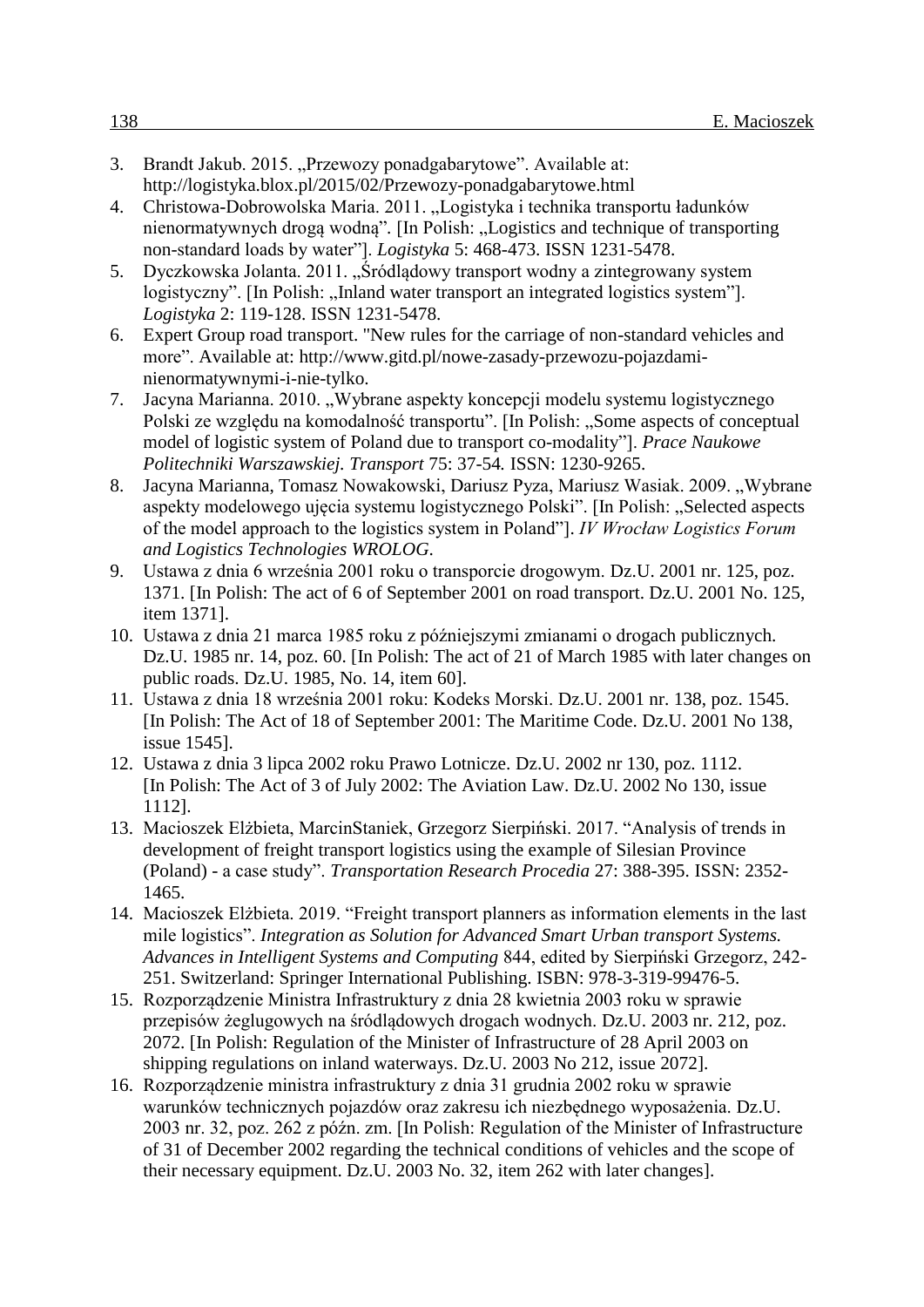- 17. Rozporządzenie Ministra Infrastruktury z dnia 16 grudnia 2004 roku w sprawie szczegółowych warunków i trybu wydawania zezwoleń na przejazd pojazdów nienormatywnych. Dz.U. 2004 nr. 267, poz. 2660. [In Polish: Regulation of the Minister of Infrastructure of 16 December 2004 on detailed conditions and procedure for issuing permits for passage of non-normative vehicles. Dz.U. 2004 No. 267, issue 2660].
- 18. Rozporządzenie Ministra Infrastruktury z dnia 26 kwietnia 2004 roku w sprawie pojazdów wykonujących pilotaż. Dz.U. 2004 nr. 110, poz. 1165. [In Polish: Regulation of the Minister of Infrastructure of 26 April 2004 on vehicles performing pilotage. Dz.U. 2004 No. 110, issue 1165].
- 19. Rozporządzenie z dnia 30 grudnia 2002 w sprawie kontroli ruchu drogowego. Dz.U. 2002 nr 14, poz. 144. [In Polish: Regulation of 30 December 2002 on road traffic control. Dz.U. 2002 No 14, issue 144].
- 20. Rozporządzenie Ministra Transportu z dnia 7 czerwca 2006 roku w sprawie rodzaju i warunków przewozu rzeczy mogących powodować trudności transportowe przy przewozie koleją. Dz.U. 2006 nr 108, poz. 746. [In Polish: Regulation of the Minister of Transport of 7 of June 2006 on the type and conditions of transport of things that may cause transport difficulties on the railway transport. Dz.U. 2006 No 108, issue 746].
- 21. Rozporządzenie z dnia 28 czerwca 1986 roku w sprawie zasad organów właściwych oraz trybu ustalania kosztów związanych z określeniem tras przejazdu i przystosowaniem odcinków dróg do przewozu ładunków o masie i gabarytach przekraczających dopuszczalne normy dla przejazdu pojazdów nienormatywnych. Dz.U. 1986 nr. 27, poz. 133. [In Polish: Regulation of the Minister of Infrastructure of 28 June 1986 on the principles of the competent authorities and the procedure for determining the costs associated with defining the route and adopting road sections for the transport of goods with a weight and dimensions exceeding the permissible norms for the passage of nonnormative vehicles. Dz.U. 1986 No. 27, issue 133].
- 22. European Parliament: Directive 2002/7 / EC of the European Parliament and of the Council of 18 February 2002 amending Council Directive 96/53 / EC establishing for certain road vehicles moving within the Community the maximum permissible dimensions for national and international traffic and the maximum permissible loads in international traffic. Available at:

http://orka.sejm.gov.pl/Drektywy.nsf/all/32002L0007/\$File/32002L0007.pdf.

- 23. PKP LHS Spółka z.o.o. Regulamin przewozu przesyłek towarowych (RPT). Załącznik do Uchwały nr 634/2011 Zarządu PKP LHS sp. z o.o. z dnia 30 grudnia 2011 [In Polish: Regulations for the carriage of cargo shipments (RPT). Annex to Resolution No 634/2011 of the Management Board of PKP LHS sp. z o.o. from 30 of December 2011].
- 24. Transport Guide. "Transportation of oversized provisions". Available at: http://poradniktransportowy.pl/12/przewoz-ponadgabarytowy-przepisy.
- 25. Rozporządzenie Rady Ministrów z dnia 15 stycznia 2002 roku w sprawie opłat drogowych. Dz.U. 2002 nr 8, poz. 60. [In Polish: Regulation of the Council of Ministers of 15 January 2002 on road tolls. Dz.U. 2002 No 8, issue 60].
- 26. Skrzypczak Izabela, Janusz Kogut, Wanda Kokoszka, Dawid Zientek. 2017. "Monitoring of landslide areas with the use of contemporary methods of measuring and mapping". *Civil and Environmental Reports* 24(1): 69-82. ISSN: 2080-5187. DOI: 10.1515/ceer-2017-0005.